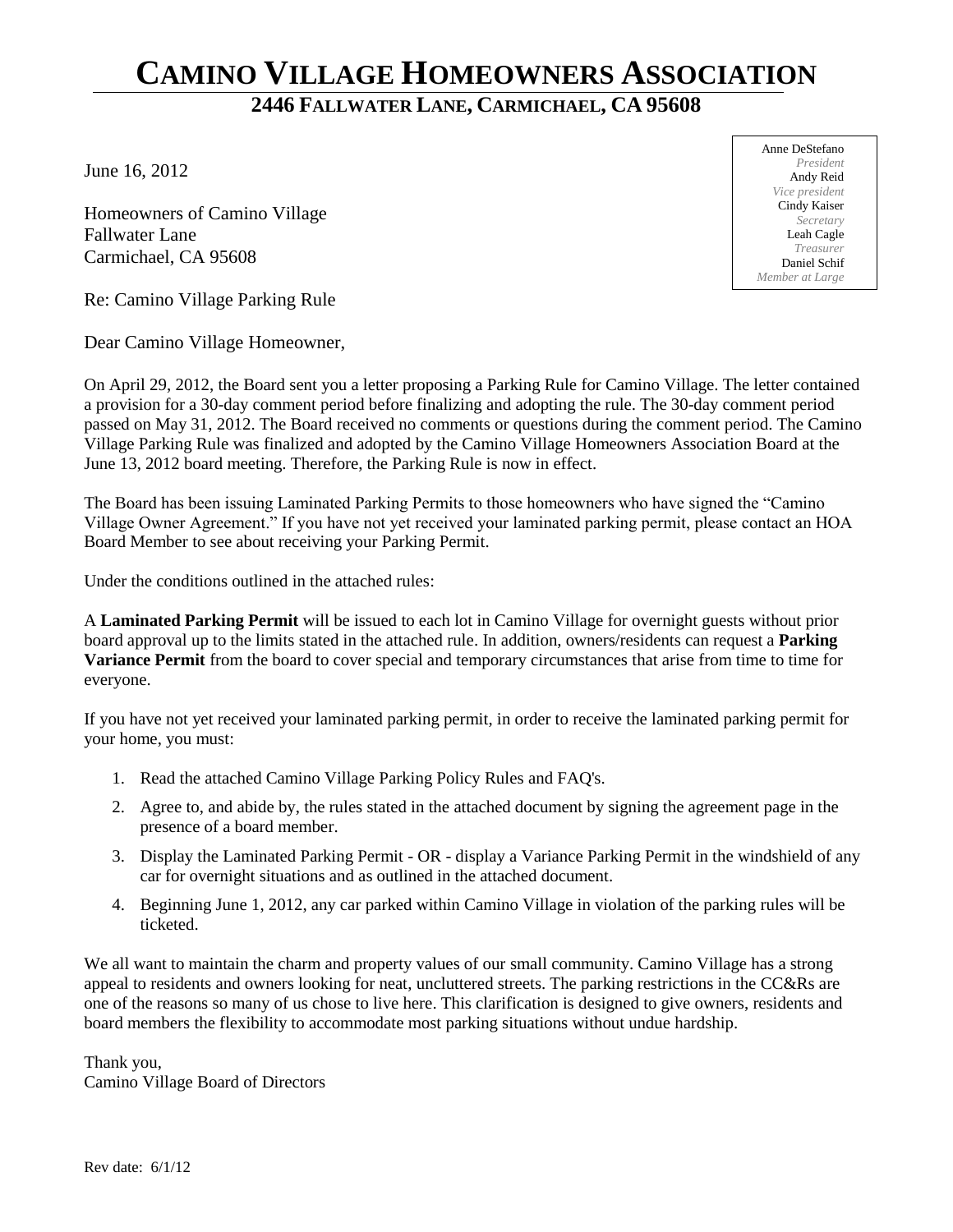## **Camino Village Homeowners Association Association Rule for Parking**

#### **Effective Date of this Policy**: June 1, 2012.

**References:** CC&R's Article III, Section 3.4; and CC&R's Article IV, Section 4.6 (a)(ii)(E).

The following Association Rules are in addition to the above referenced sections of the existing CC&Rs regarding use of and parking of vehicles in Camino Village, which remain in effect.

#### **1. Resident Parking:**

A. Any person residing within the Camino Village community, whether an Owner, tenant of an Owner, is considered a "Resident."

B. Residents must park all vehicles within their enclosed garage at all times of the day or night with the following exceptions:

i. Residents may temporarily park in their driveway or a guest parking spot while loading/unloading their vehicle, cleaning the garage, or cleaning the vehicle.

ii. Upon prior written board approval, residents may park in driveway or a guest parking spot while work is being done to their lot necessitating tools, equipment, etc. being stored in the garage for a few days.

#### **2. General Parking Rules:**

A. The street is a fire lane and must be kept clear for emergency vehicles. Oversized vehicles that extend beyond a driveway or guest parking space and overhang into the street are not permitted.

B. Any violation of the CC&Rs sections on vehicle parking or this policy will be subject to fines per the fine schedule.

#### **3. Guest Parking:**

A. Guests may park in the residence driveway or a designated guest parking spot.

B. Each lot will be assigned one (1) guest parking permit to be displayed in the front window of a guest's vehicle. *If a homeowner sells their home and leaves Camino Village, or if a tenant moves from Camino Village, they are asked to leave the parking pass at the residence.*

C. Residents who have a guest with a vehicle who stays overnight for more than 3 nights per week; or, over 6 nights per calendar month must obtain a variance permit from a board member. Overnight parking is defined as parked from 12 am to 5 am.

D. Any Guest who resides within the Camino Village community for longer than thirty (30) consecutive days will be considered a Resident and must park their vehicle according to paragraph 1, above.

E. Carpool parking is never permitted within Camino Village under any circumstances.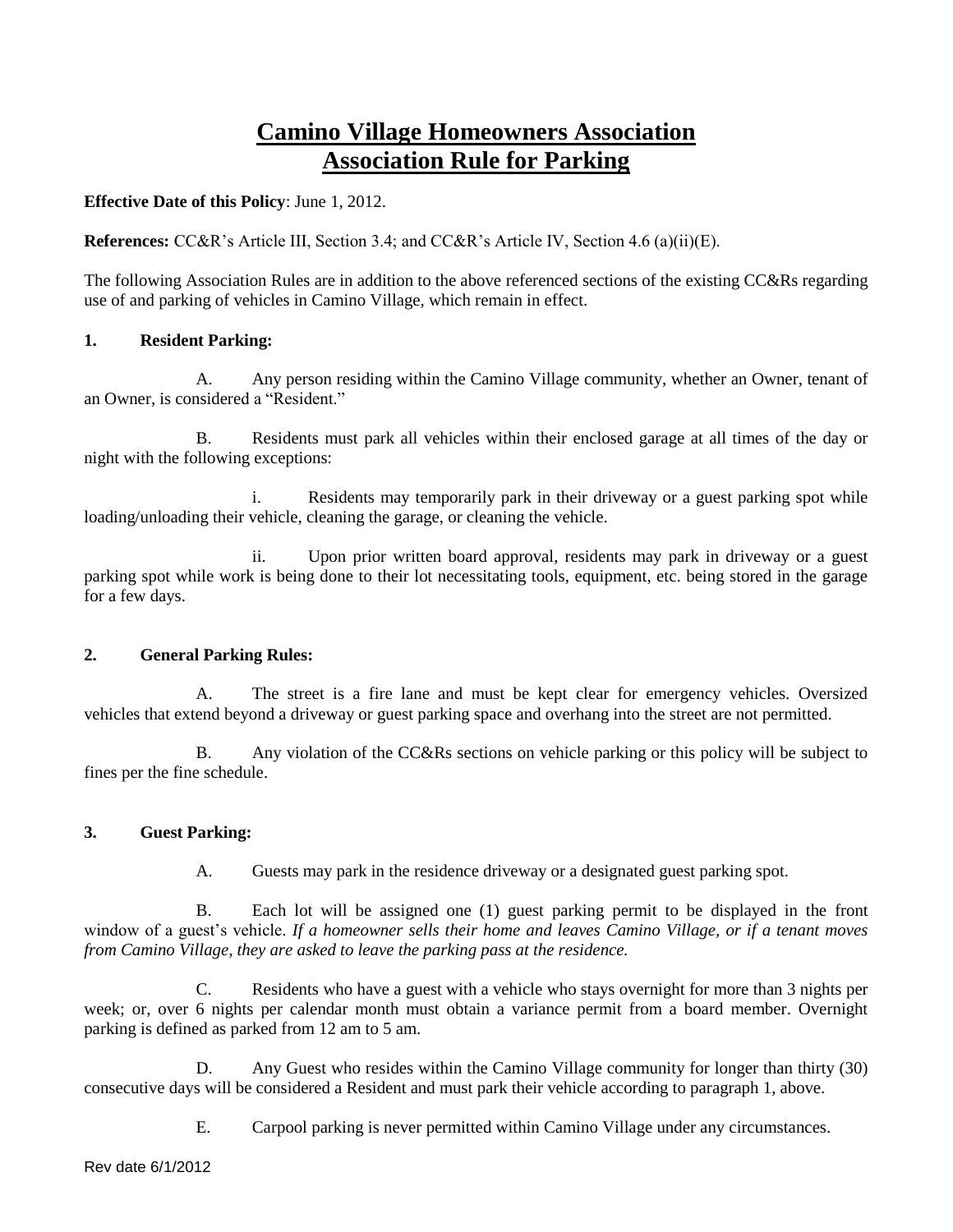F. The secure 4-digit gate code is not to be to be given out to guests or visitors for any reason unless there is a compelling and justifiable reason to do so. Guests are required to use the kiosk at the front gate to dial the residence to be admitted. The kiosk may be programmed to call a cell phone if a resident does not have a land line. **\*Note**: Gate code usage reports will be downloaded from the security system and reviewed to ensure the gate code is not compromised.

#### **4. Enforcement of Parking Provisions:**

A. Vehicles parked in violation of the CC&R's or these Association Rules will be ticketed with a warning notice.

B. Parking violations must be corrected within 24 hours of warning notice.

C. If a parking violation is not corrected within 24 hours another ticket will be issued and a letter sent to the homeowner scheduling a hearing with the board. In the case of a non-owner resident, the resident will also be notified. The owner (and resident, if applicable) will be provided an opportunity to state their case. The board will render a decision and will follow up with the owner (and resident if applicable) in writing within fifteen (15) of days.

D. If the Board renders a decision of non-compliance, a fine of \$50 per occurrence will be levied. This means a fine will be applied for each day/night the vehicle is parked in non-compliance.

E. Such fines will appear on the owner's next month's invoice for the HOA fees. Non- Payment of fees may result in referral to a collection agency, or legal action.

#### **5. Communication with the Board Regarding Parking Policy**

A. Communication to the Board of Directors regarding any provision of these Association Rules, such as requesting parking variance permits or exceptions, Etc. is to be made to any Board Member by written notice, or in-person at Association Board meetings. If you do not receive a response within 48-hours you must contact another board member.

B. Approval or denial of a variance permit by a Board member is final.

C. If additional clarification is needed, please contact a board member.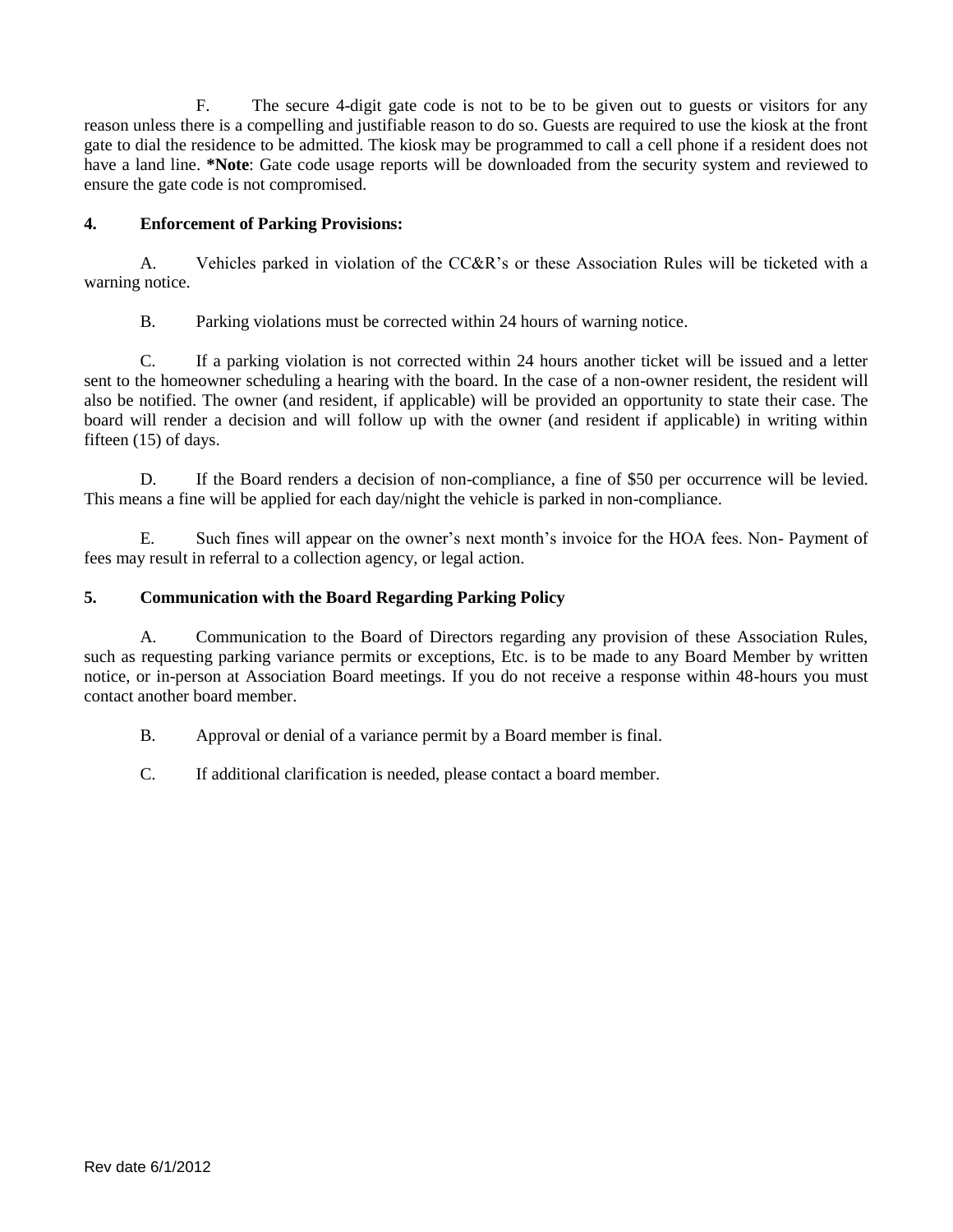### Camino Village Parking Rules - Frequently Asked Questions

#### **I had a guest spend the night unexpectedly. Will their car be ticketed?**

Yes, unless they have a permit displayed in the windshield. This is the time to use your laminated permit. You can use it at your own discretion for up to 3 consecutive nights, up to 6 days per month. However, if you have more than 1 car spending the night or staying after midnight, you will have to request a parking variance permit from a board member ahead of time.

#### **What do I do if have a friend/relative that will be staying with me for a couple of weeks?**

Contact a board member to request a parking variance permit. You can use your laminated permit for the first 3 days if it is unexpected, giving the board member the allotted time to review your situation. If you know in advance that a guest is expected, request a variance ahead of time.

#### **I have several guests that want to spend the night on a regular basis. Can I get more than 1 laminated permit for my house?**

No. Only 1 laminated permit is allowed per address. Additional parking variance permits must be requested in advance through a board member.

#### **I'm planning a party or bridge game with many guests who will have many cars. Do I need to get a parking variance permit for ALL my guests?**

As long as guests are not parking overnight and there are available guest parking spaces within the community, you don't need permits.

#### When I come home from work, I like to leave my car in the driveway for a few hours because I know I'll be **running lots of errands that evening. Is this a problem?**

Yes. This is a violation where neither permit is acceptable. Resident cars must be parked in garage except for activities as noted in 2B.

#### **When I come home from shopping, I can't easily unload my groceries and children if the car is in the garage. Can I park it in the driveway for a few minutes?**

Yes, this is allowed.

#### **Can I leave my car in the driveway while I'm doing laundry in the garage?**

Yes, within reason. If it takes you a few hours to do the laundry, on a couple days a week, OK. If you do laundry everyday, all day, it would be a violation

#### **My house parties often last well past midnight, will my guests be in violation of the rules if they leave at 2am?**

Yes, this is a violation. Any guest parked, for any length of time, between 12am and 5am is in violation unless they have a laminated or variance parking permit posted in the windshield. Remind guests to leave quietly as excessive noise after 10pm is a violation of county code.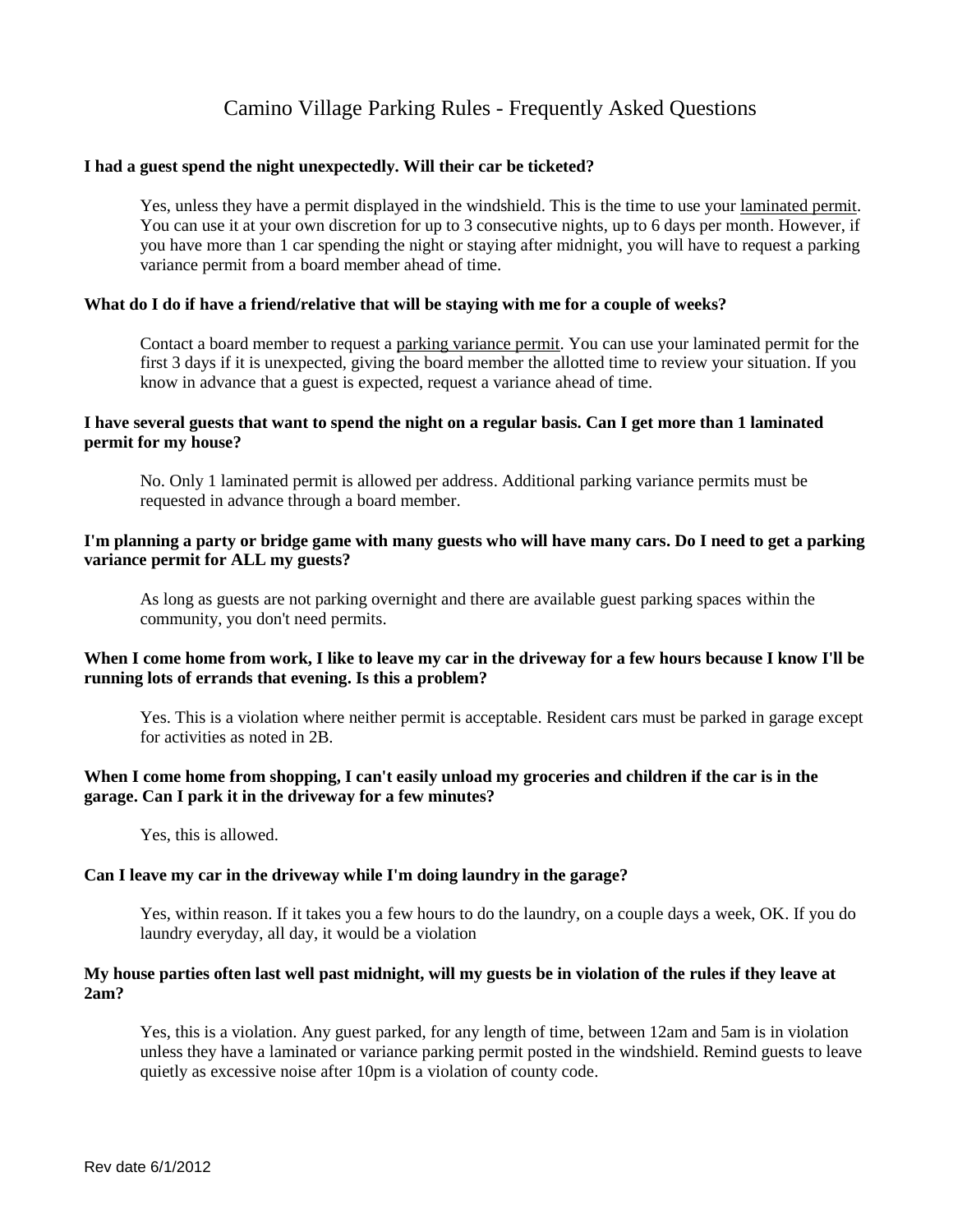#### **My new car doesn't fit in the garage. Can I get a variance permit?**

No. Homeowners must be sure all vehicles fit within their garage with the door closed.

#### **My garage door is broken. What should I do until it can be repaired?**

Most doors can be operated manually if it is just the electric opener. If that isn't possible, contact a board member to request a variance permit.

#### **I am having my kitchen remodeled and the workman will be using my garage for several weeks for their saws and materials. Can I use my laminated permit for this time period?**

No, since it exceeds 3 consecutive days. Contact a board member to request a variance permit.

#### **Is it a problem if I am part of a carpool and we want to park a car here just during the day, weekdays?**

If it is parked in your garage, it is not a problem. If it is in a guest parking space or your driveway, then it is a violation. No permit is allowed for this situation.

#### **If I have a serious illness and I have a nurse/relative coming over daily to help me for a while, is this a problem?**

This can be addressed by requesting a variance permit. Contact a board member with the details.

#### **My guest drove off with my laminated permit. Can I get another one?**

If you are unable to get it back, contact a board member for a replacement. If you do think you will get it back, but need a permit in the meantime, you will have to request a variance permit. The cost of a lost permit is \$10, owed by the homeowner.

#### **I am going to be working from home now and I have clients that need to see me throughout the week during the day. Do I need to give them a parking permit?**

This is not something that can be handled with either permit. This is a violation of  $CC \& R$ 's. No home business can be conducted here that requires clients or employees entering and parking within Camino Village. Guest parking is for resident guests only.

#### **Common sense:**

We all like having guests. As the host, please just be sure your guest's vehicles fit within the parking spaces and check that they are not parking on the street, on the lawns, or on top of cement curbs. Damage to lawns, sprinklers and pavement from vehicles will be the homeowner's responsibility to pay for the repair.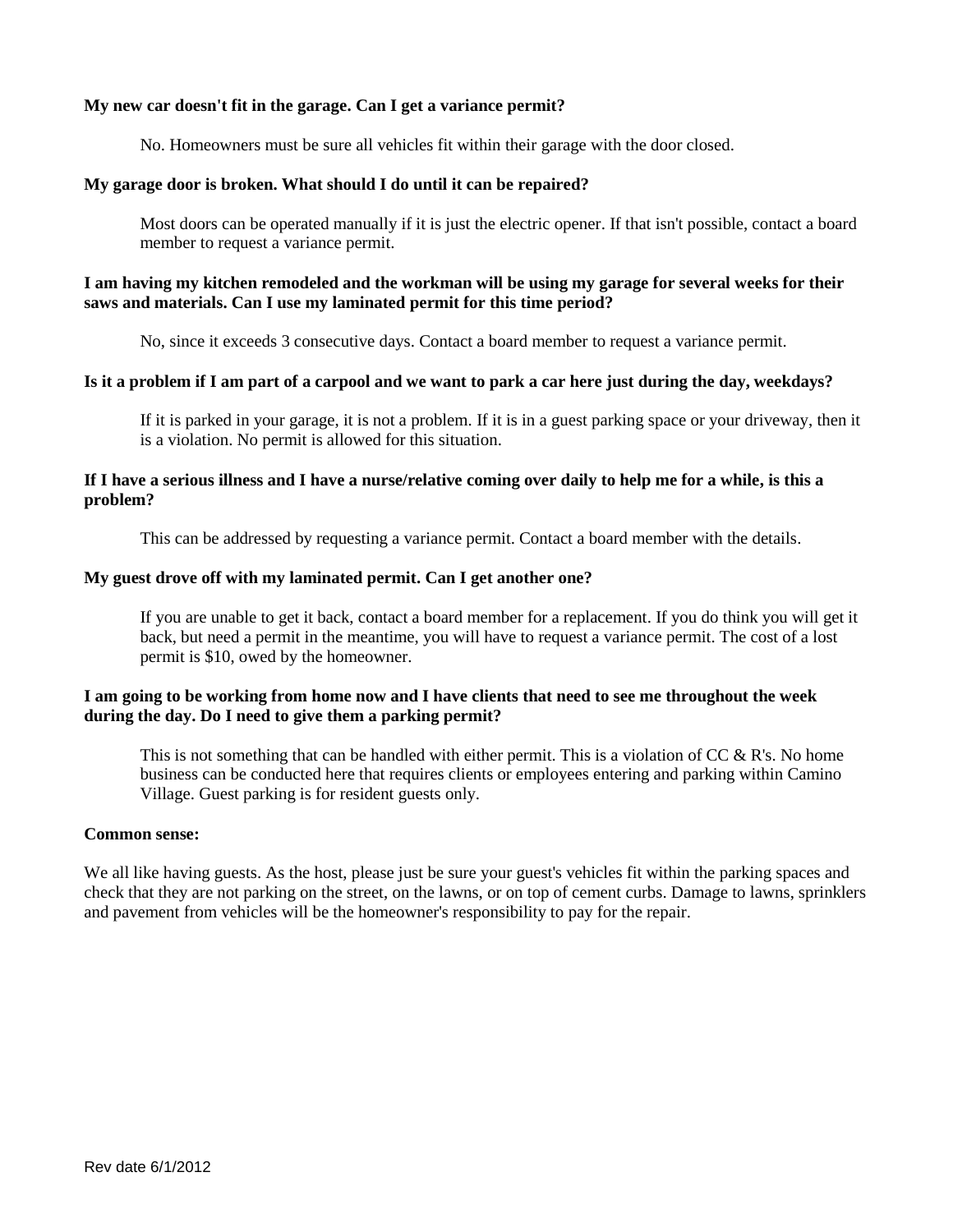#### **CAMINO VILLAGE OWNER AGREEMENT**:

By accepting this Laminated Parking Permit, I hereby agree to, and abide by, the Camino Village HOA Parking rules as outlined in this document and the CC&R's. I also agree to ensure that my renters, family and friends abide by these rules.

| Renter/resident signature if obtaining the laminated permit: |  |
|--------------------------------------------------------------|--|
|                                                              |  |
| <b>HOA Board Representative</b>                              |  |

Homeowner copy